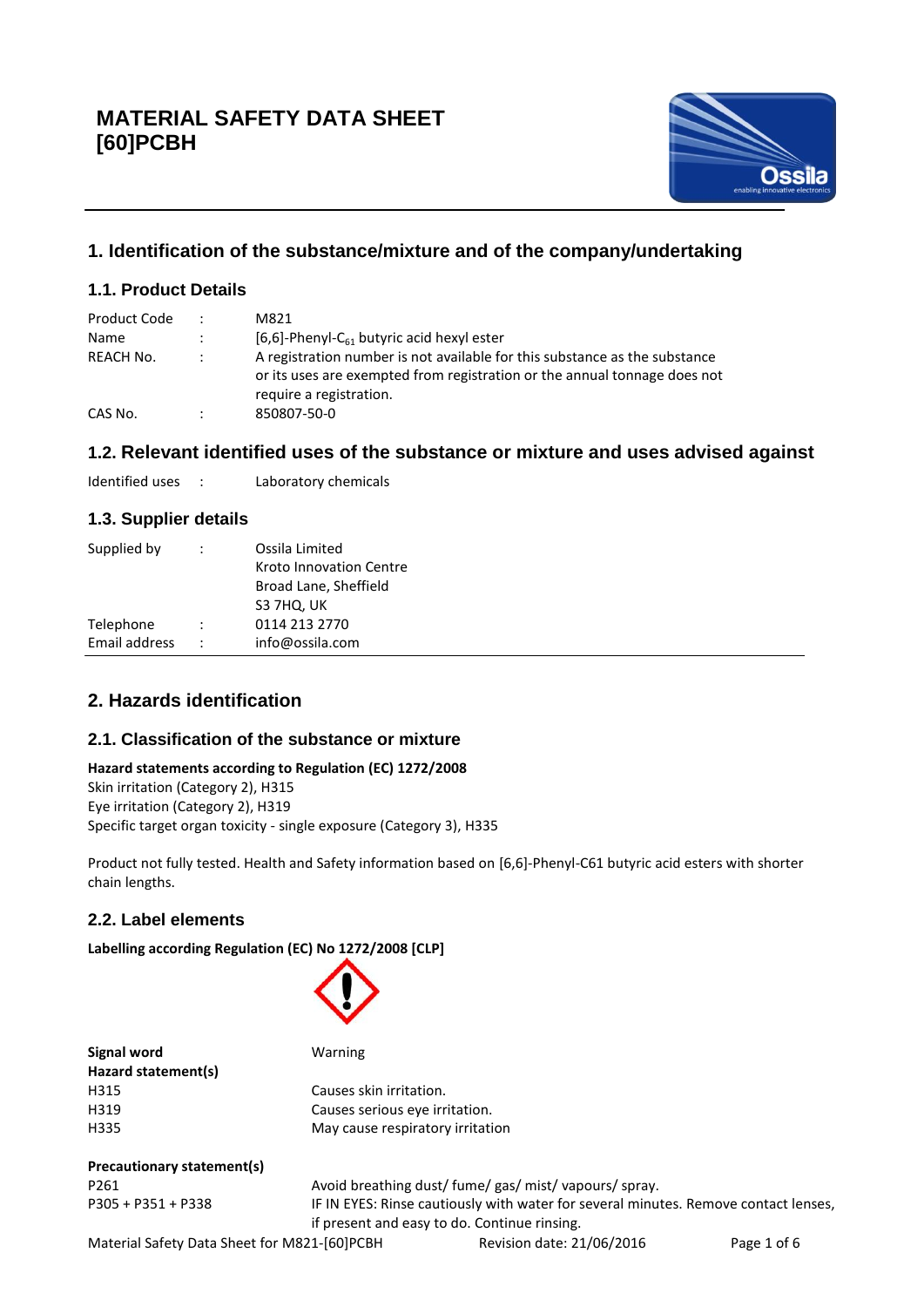#### **Supplemental information** None.

### **2.3. Other hazards**

None.

# **3. Composition/Information on ingredients**

#### **3.1. Substances**

| Synonyms         | PCBH, [60]PCB-C6, Phenyl-C61-butyric acid hexyl ester |
|------------------|-------------------------------------------------------|
| Formula          | $C_{77}H_{24}O_2$                                     |
| Molecular weight | $981.01$ g/mol                                        |

#### **Hazardous ingredients according to Regulation (EC) No 1272/2008**

| Component                           | CAS#        |      | Weight %   CLP Classification                        |
|-------------------------------------|-------------|------|------------------------------------------------------|
| Phenyl-C61-butyric acid hexyl ester | 850807-50-0 | > 99 | Skin irrit. 2 (H315); Eye irrit. 2 (H319); STOT SE 3 |
|                                     |             |      | (H335)                                               |

# **4. First aid measures**

### **4.1. Description of first aid measures**

#### **After Inhalation**

If inhaled, remove to fresh air. If not breathing give artificial respiration. Call a physician.

#### **After skin contact**

In case of skin contact, wash with soap and flush with copious amounts of water for at least 15 minutes. Remove contaminated clothing and shoes. Call a physician.

#### **After eye contact**

In case of contact with eyes, flush with copious amounts of water for at least 15 minutes. Assure adequate flushing by separating the eyelids with fingers. Call a physician.

#### **After Ingestion**

If swallowed, wash out mouth with water. Call a physician.

#### **4.2. Most important symptoms and effects, both acute and delayed**

The most important known symptoms and effects are described in section 11.

#### **4.3. Indication of any immediate medical attention and special treatment needed**

No data available.

# **5. Fire fighting**

### **5.1. Extinguishing media**

**Suitable extinguishing media**: Dry chemical, alcohol-resistant foam, carbon dioxide or water spray. Consult with local fire authorities before attempting large scale fire fighting operations.

#### **5.2. Special hazards arising from the substance of mixture**

**Hazardous combustion products:** Carbon oxides.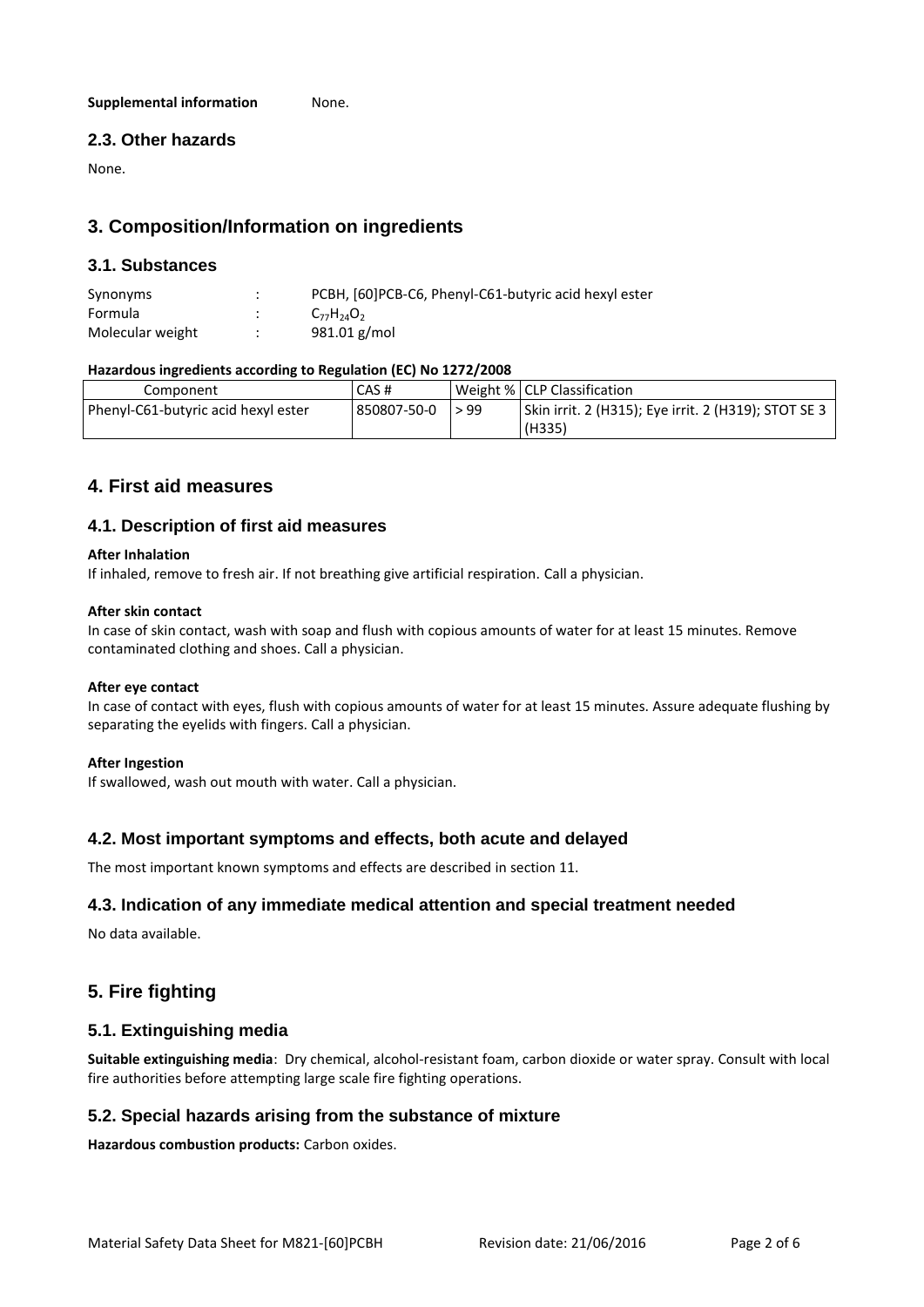# **5.3. Advice for firefighters**

Wear a self-contained breathing apparatus if necessary. During a fire, irritating and highly toxic gases and vapours may be generated by thermal decomposition.

# **6. Accidental release measures**

#### **6.1. Personal precautions, protective equipment and emergency procedures**

Wear personal protective equipment (section 8). Avoid dust formation. Ensure room is well ventilated.

#### **6.2. Environmental precautions**

Do not let product enter drains.

#### **6.3. Containment and cleaning**

Contain and clean up spill if safe to do so using an electrically protected vacuum cleaner or by wet-brushing. Dispose of dry waste in closed container for proper disposal according to local regulations.

# **7. Handling and storage**

#### **7.1. Precautions for safe handling**

Avoid formation of dust and aerosols. Provide exhaust ventilation in places where dust is formed.

#### **7.2. Conditions for safe storage, including any incompatibilities**

Store in a cool, dry and well-ventilated place inside of a tightly sealed container. Reseal containers that have been opened and keep upright to prevent leakage.

**Quality-related information:** Product is air and light sensitive. Store in the dark and under inert gas. Recommended storage temperature: 2 - 8 °C

#### **7.3. Specific end uses**

Use in laboratories.

# **8. Exposure controls / Personal protection**

#### **8.1. Control parameters**

#### **Exposure limit sources**

UK – EH40 Workplace Exposure Limits (WEL).

#### **Components with workplace control parameters**

Contains no substances with occupational exposure limit values.

#### **Biological occupational exposure limits**

This product does not contain any hazardous materials with biological limits.

#### **8.2. Exposure controls**

#### **Engineering measures**

Handle in accordance with good industrial engineering/laboratory practices for hygiene and safety. Ensure eyewash stations and safety showers are close to the laboratory workstation. Ensure good general ventilation is present when handling the product.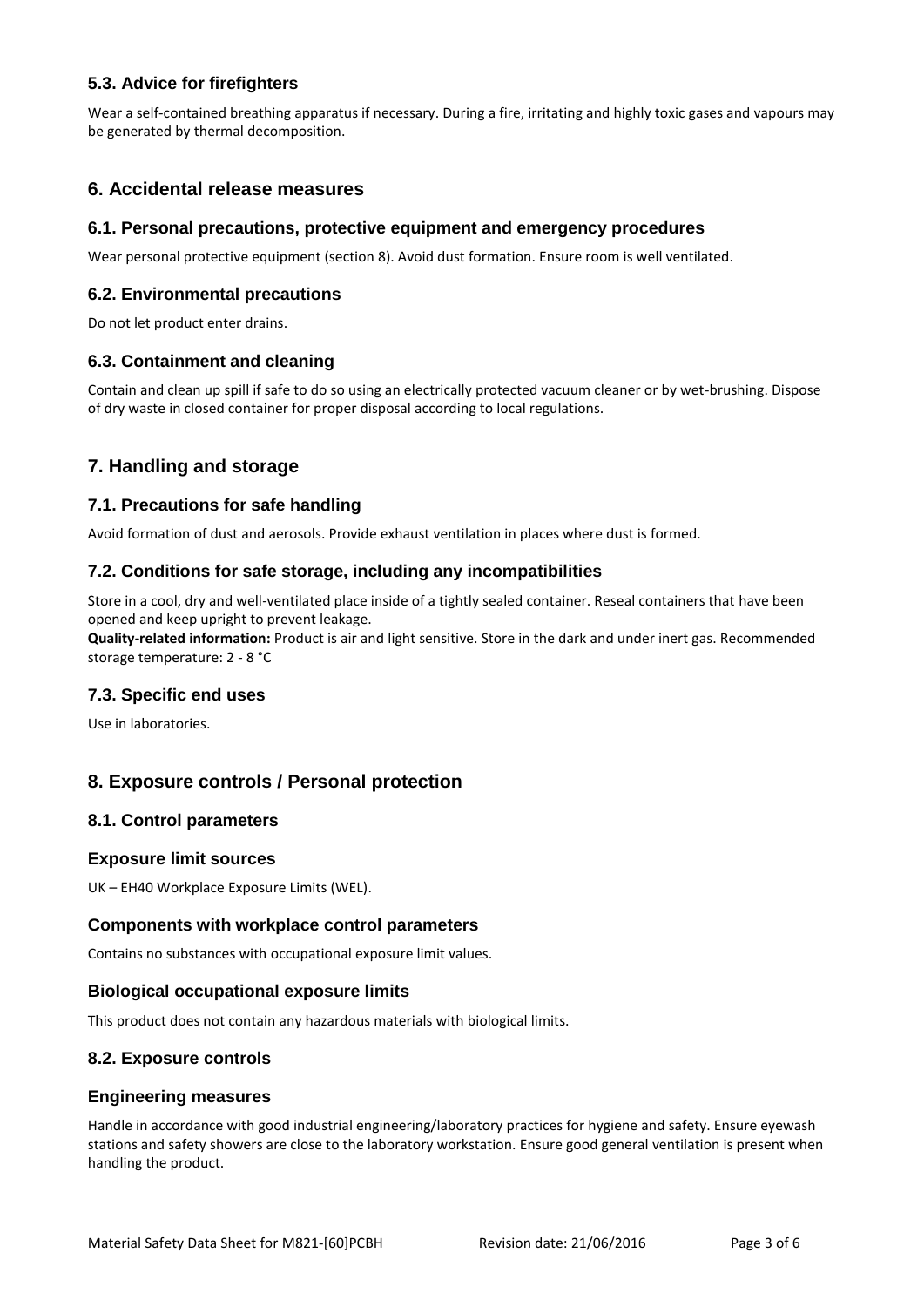### **Personal protective equipment**

**Eyes:** Wear safety glasses with side-shields conforming to appropriate government standards such as NOISH (US) or EN166 (EU).

**Skin**: Handle with appropriate gloves and use proper glove removal technique to avoid skin contact. Dispose of gloves in accordance with applicable laws. Wash and dry hands.

The selected protective gloves have to satisfy the specifications of EU Directive 89/686/EEC and the standard EN 374 derived from it.

**Clothing:** Wear complete suit protecting against chemicals; the type of equipment should be appropriate for the concentration and amount of dangerous substance used.

**Respirators:** Where protection from nuisance dusts is needed, use type N95 (US) or type P1 (EN 143) dust masks or those approved under appropriate government standards such as NIOSH (US) or CEN (EU).

#### **General hygiene measures**

Wash thoroughly after handling. Wash contaminated clothing before reuse.

# **9. Physical and chemical properties**

### **9.1. Information on basic physical and chemical properties**

| Appearance                             | Solid dark brown powder |
|----------------------------------------|-------------------------|
| Odour                                  | No data available       |
| Odour threshold                        | No data available       |
| рH                                     | No data available       |
| Melting/freezing point                 | No data available       |
| Boiling point/range                    | No data available       |
| Flash point                            | No data available       |
| Evaporation rate                       | No data available       |
| Flammability                           | No data available       |
| <b>Explosive limits</b>                | No data available       |
| Vapour pressure                        | No data available       |
| Vapour density                         | No data available       |
| Relative density                       | No data available       |
| Solubility(ies)                        | No data available       |
| Partition coefficient: n-octanol/water | No data available       |
| Autoignition temperature               | No data available       |
| Decomposition temperature              | No data available       |
| Viscosity                              | No data available       |
| Explosive properties                   | No data available       |
| Oxidising properties                   | No data available       |
|                                        |                         |

#### **9.2. Other safety information**

No data available.

# **10. Stability and reactivity**

#### **10.1 Reactivity**

No data available.

#### **10.2. Chemical stability**

Stable under normal temperatures and pressures under recommended storage conditions.

# **10.3. Possibility of hazardous reactions**

No data available.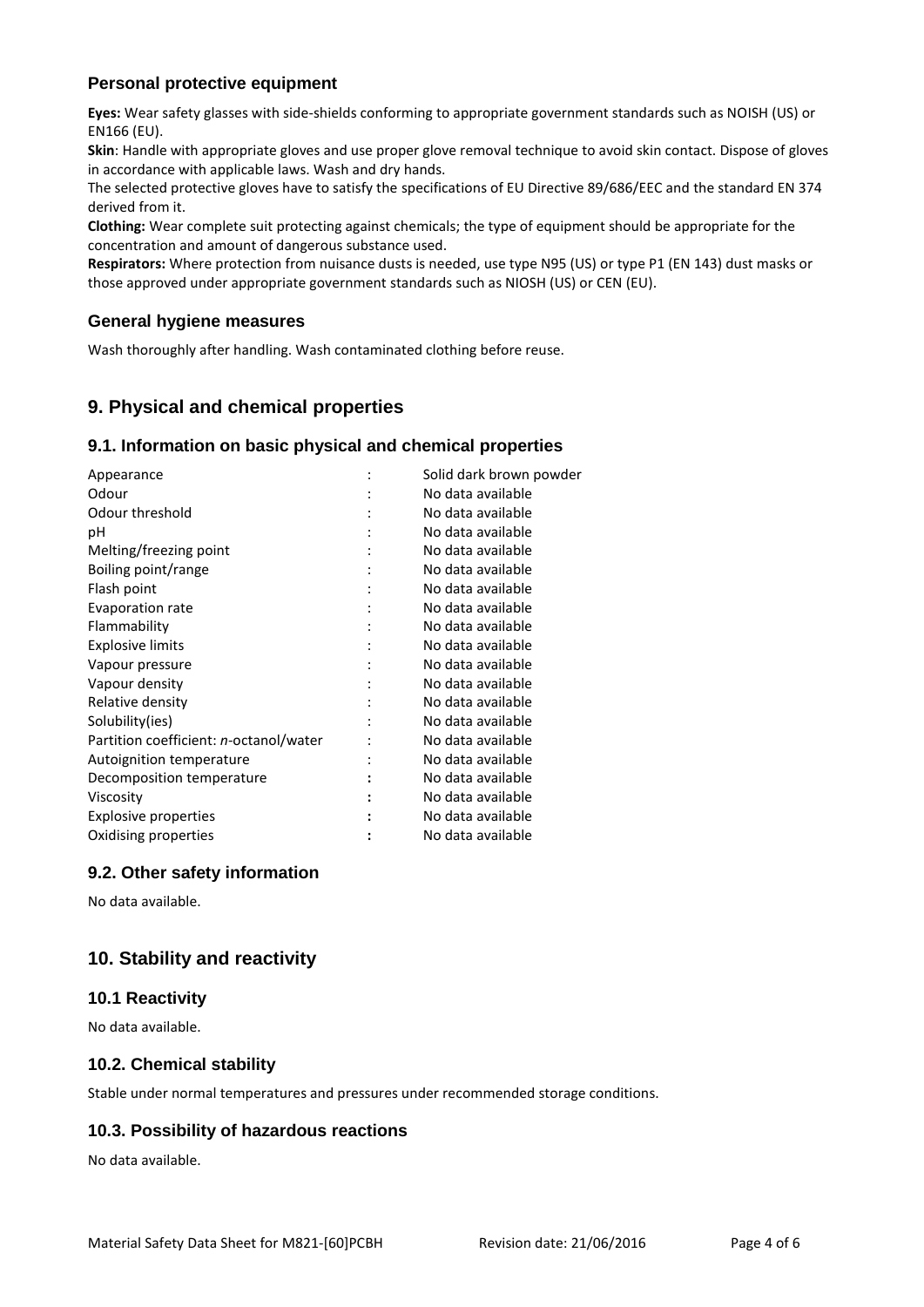### **10.4. Conditions to avoid**

No data available.

### **10.5. Incompatible materials**

Strong oxidising agents.

### **10.6. Hazardous decomposition products**

No known hazardous decomposition products.

# **11. Toxicological information**

### **11.1. Information on toxicological effects**

**Acute toxicity** No data available. **Skin corrosion/irritation** No data available. **Serious eye damage/eye irritation** No data available. **Respiratory or skin sensitization** No data available. **Germ cell mutagenicity** No data available. **Carcinogenicity** IARC: No component of this product present at levels greater than or equal to 0.1% is identified as probable, possible or confirmed human carcinogen by IARC. **Reproductive toxicity** No data available. **Specific target organ toxicity - single exposure** Inhalation: may cause respiratory irritation. **Specific target organ toxicity - repeated exposure** No data available. **Aspiration hazard** No data available. **Routes of exposure** Eye contact, ingestion, inhalation, skin contact. **Signs and Symptoms of Exposure** Skin: inflammation (redness, swelling, itching and pain). Eyes: inflammation, tearing, impaired vision and pain. Inhalation: cough, nose and throat pain.

To the best of our knowledge, the chemical, physical, and toxicological properties have not been thoroughly investigated.

# **12. Ecological information**

# **12.1. Toxicity**

No data available.

# **12.2. Persistence and degradability**

No data available.

# **12.3. Bioaccumulative potential**

No data available.